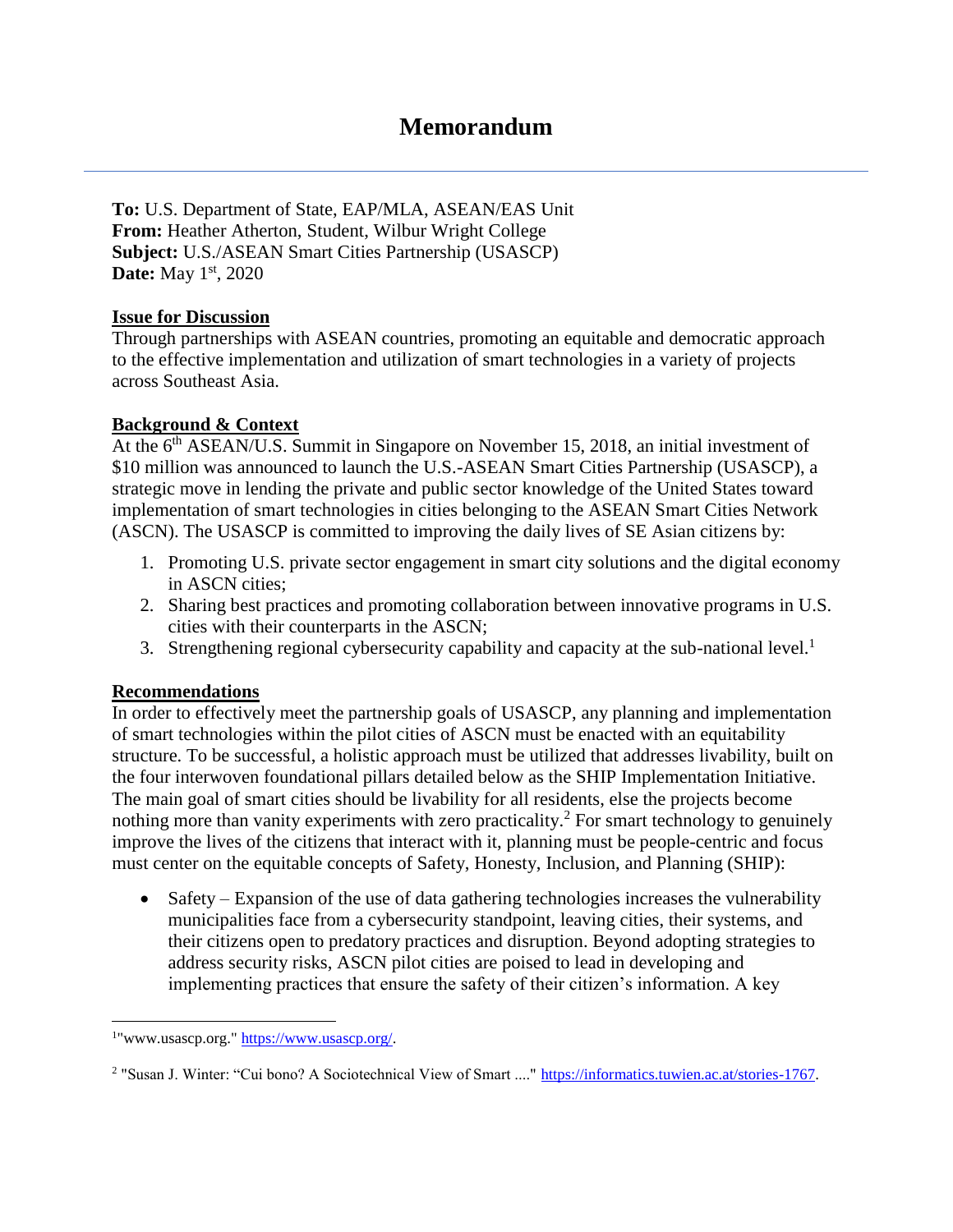challenge in achieving this will be confronting obstacles in infrastructure. Power grids and internet support will require reinforcement to support mass encryption and fast transmission of large amounts of data. Of equal importance are contingency plans for power outages, which create disruption under optimal circumstances and chaos in emergencies where rapid response times are critical for the protection of citizens.<sup>3</sup> Appropriate pre-planning and analysis of past mistakes are vital to ensuring safety.

- Honesty The city of Boston, Massachusetts, has created a "Smart City Playbook"<sup>4</sup> that employs plain language to address public concerns often left undiscussed by big tech companies in their planning for smart technologies and implementation of Internet of Things (IoT). Of Boston's six expectations, one calls for a public privacy policy. The citizens interacting with smart technologies, voluntarily or involuntarily, deserve transparency in how data is collected, stored, and used. Chicago's Array of Things (AoT) project faced pushback from the public, concerned with issues surrounding the collection and storage of data.<sup>5</sup> The AoT project responded with a multi-agency partnership and accessible public disclosures.<sup>6</sup> ASCN cities would be wise in forming similar partnerships between government, big tech, and planners that allow for cohesive strategies in transparency.
- Inclusion There is inherent risk involved in implementing smart technologies to confront issues that have been inadequately addressed by local governments in the past. "A big reason for the disconnect between smart city potential and reality is the fact that smart cities are where the digital world blends, but can also collide, with the non-digital world."<sup>7</sup> Part of this disconnect stems from misapplying data driven solutions to human problems, without addressing the underlying cause. To create truly equitable solutions, examination of root cause is key. Technology is a focus on the future when, often, planners and officials should pay more mind to the present and the past. Ideas that propose superficial solutions to issues that are fundamentally structural or institutionalized will ultimately fail. Reliance on technology is equally frivolous if those that serve to benefit most are unable to access it in the first place. Successful smart cities are those that address the needs of everyday citizens and past implementations have failed by benefitting the affluent to the detriment of the disadvantaged. Increasing traffic surveillance and transit in heavily traveled tourist areas does nothing for, and may even pull resources further away from, low-income residents that must travel further from

 $\overline{\phantom{a}}$ 

<sup>&</sup>lt;sup>3</sup> "Key Challenges of Smart Cities & How to Overcome Them." 25 Sept. 2018, [https://ubidots.com/blog/the-key](https://ubidots.com/blog/the-key-challenges-for-smart-cities/)[challenges-for-smart-cities/.](https://ubidots.com/blog/the-key-challenges-for-smart-cities/)

<sup>&</sup>lt;sup>4</sup> "Boston Smart City Playbook — from the Mayor's Office of ...." [https://monum.github.io/playbook/.](https://monum.github.io/playbook/)

<sup>&</sup>lt;sup>5</sup> "What Chicago's "Array of Things" Will Actually Do ...." 27 Jun. 2014, [https://www.chicagomag.com/city](https://www.chicagomag.com/city-life/June-2014/What-Chicagos-Array-of-Things-Will-Actually-Do)[life/June-2014/What-Chicagos-Array-of-Things-Will-Actually-Do.](https://www.chicagomag.com/city-life/June-2014/What-Chicagos-Array-of-Things-Will-Actually-Do)

<sup>&</sup>lt;sup>6</sup> "Array of Things | Argonne National Laboratory." [https://www.anl.gov/mcs/array-of-things.](https://www.anl.gov/mcs/array-of-things)

<sup>&</sup>lt;sup>7</sup> "The Inconvenient Truth about Smart Cities - Scientific ...." 17 Nov. 2017, [https://blogs.scientificamerican.com/observations/the-inconvenient-truth-about-smart-cities/.](https://blogs.scientificamerican.com/observations/the-inconvenient-truth-about-smart-cities/)